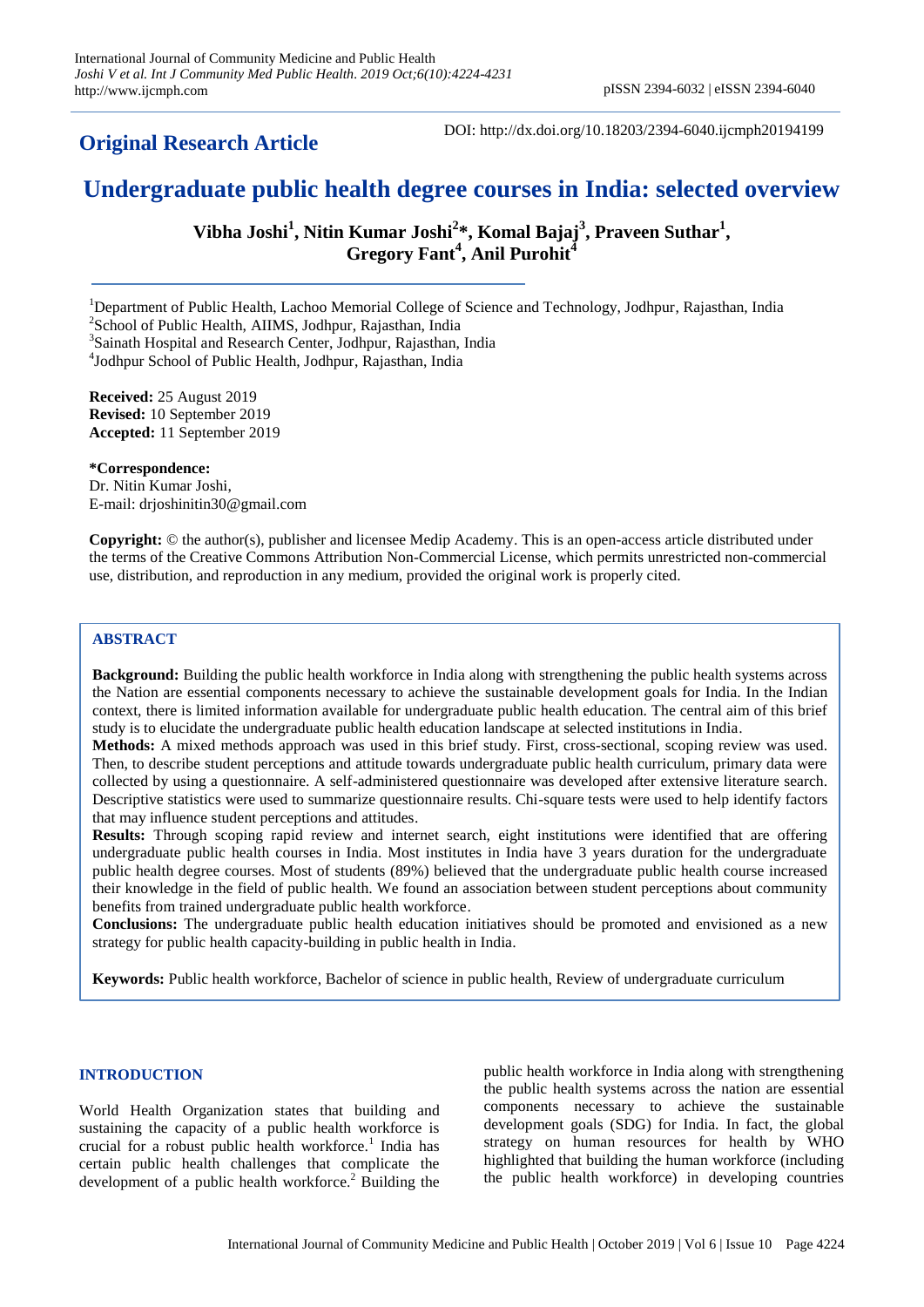should contribute to improving population health outcomes and, thereby, help achieve SDG goals by 2030.<sup>3</sup>

After the formation of the Bhore committee in 1943, public health education was initiated in India. The report of this committee highlighted the need and importance of public health and suggested the incorporation of the public health education in medical courses.<sup>4</sup> There was initiation of the department of preventive and community medicine in medical colleges after the suggestion of Medical Education Conference in 1955.<sup>5</sup> Several steps were taken in the history of public health at the undergraduate medical level in order to fulfill the need of public health workforce. At the undergraduate level, public health education was given in India mostly as a part of undergraduate medical course and it was taught to the medical graduate only.<sup>6</sup> This proved inadequate and not consistent with the study and practice of public health across the globe. Therefore, post-graduate courses in public health started in India in the mid-2000s (e.g., Master of Public Health (MPH)).<sup>7</sup> Several institutes in India also started postgraduate diploma programs in public health to address the shortage of public health professionals especially in health management and administration.<sup>8</sup>

In the Indian context, there is limited information available for undergraduate public health education. There is a lack of studies that provide an overview and assessment of undergraduate public health courses in India. The central aim of this brief study is to elucidate the undergraduate public health education landscape at selected institutions in India.

The objectives of the study were:

- To describe the current undergraduate public health courses at selected institutions in India.
- To describe student perceptions and attitude towards undergraduate public health curriculum.

#### **METHODS**

A mixed methods approach was used in this brief study. First, a cross-sectional, scoping review was used. To describe the current state of undergraduate public health education at selected locations in India, secondary data were collected from June 2018 to December 2018. A detailed internet search, using the Google search engine and keywords including "undergraduate public health education", "undergraduate public health courses in India", "B.Sc in community health", "Bachelor of public health" and "B.Sc in public health or BA in public health" yielded limited results on the undergraduate public health courses offered in India. Systematic search was done to identify institutes offering undergraduate public health course. This limited information about the undergraduate public health courses were collected from the institutes designated websites.

Then, to describe student perceptions and attitude towards undergraduate public health curriculum, primary data were collected using a questionnaire. A selfadministered questionnaire was developed after extensive literature search. The questionnaire, in addition to gathered demographic data, was used to describe the public health curriculum as a whole. The data were collected to find out the student's perception on specified components of the stream, their interest towards public health and also evaluate the career pathway of undergraduate public health students. 4-point Likert scale questionnaire has cover general opinion on public healthcare and perceptions about the curriculum. Best practices were identified and documented. A convenience sample of students in final year and alumni were participated in the study. The permission for this study was obtained from relevant authorities.

Descriptive statistics were used to summarize questionnaire results. Chi-square tests were used to help identify factors that may influence student perceptions and attitudes. Epi info 7.2 was the software package used to analyze questionnaire data.

#### **RESULTS**

Through scoping rapid review and internet search, eight institutions were identified that are offering undergraduate public health courses in India. The list of institutes included the following: Lachoo Memorial College of Science and Technology, Jodhpur, Rajasthan; Jodhpur School of Public Health at Maulana Azad University, Jodhpur, Rajasthan; Padmashree Group of Institutions, Bengaluru, Karnataka; Career Point university, Kota, Rajasthan; University of Lucknow Lucknow, UP; Mahatma Jyoti Rao Phoole University, Jaipur, Rajasthan; IEC university, Baddi, Himachal Pradesh and Poornima University, Jaipur, Rajasthan.

We found that Lachoo Memorial College of Science and Technology and the Jodhpur School of Public Health at Maulana Azad University provided the "B.Sc with public health" degree program where they taught public health as a subject. Institutes like Padmashree Group of Institutions, Bengaluru; Dr. Giri Lal Gupta Institute of Public Health (GLGIOPH), University of Lucknow, U.P and IEC University, Baddi, Himachal Pradesh offered the "Bachelor in Public Health (BPH)" degree and only one institute Mahatma Jyoti Rao Phoole University, in Jaipur is offering the "Bachelor of Public Health Science (BPHS)" degree. A few institutes offer the "B.Sc in Community Health" degree; these institutes were Martin Luther Christian University, Shillong, Meghalaya and Singhania University, Jhunjhunu, Rajasthan.

#### *History and evolution university*

We tried to extract the information about the origin of undergraduate public health courses in India from various sources. On investigation, we found that Lachoo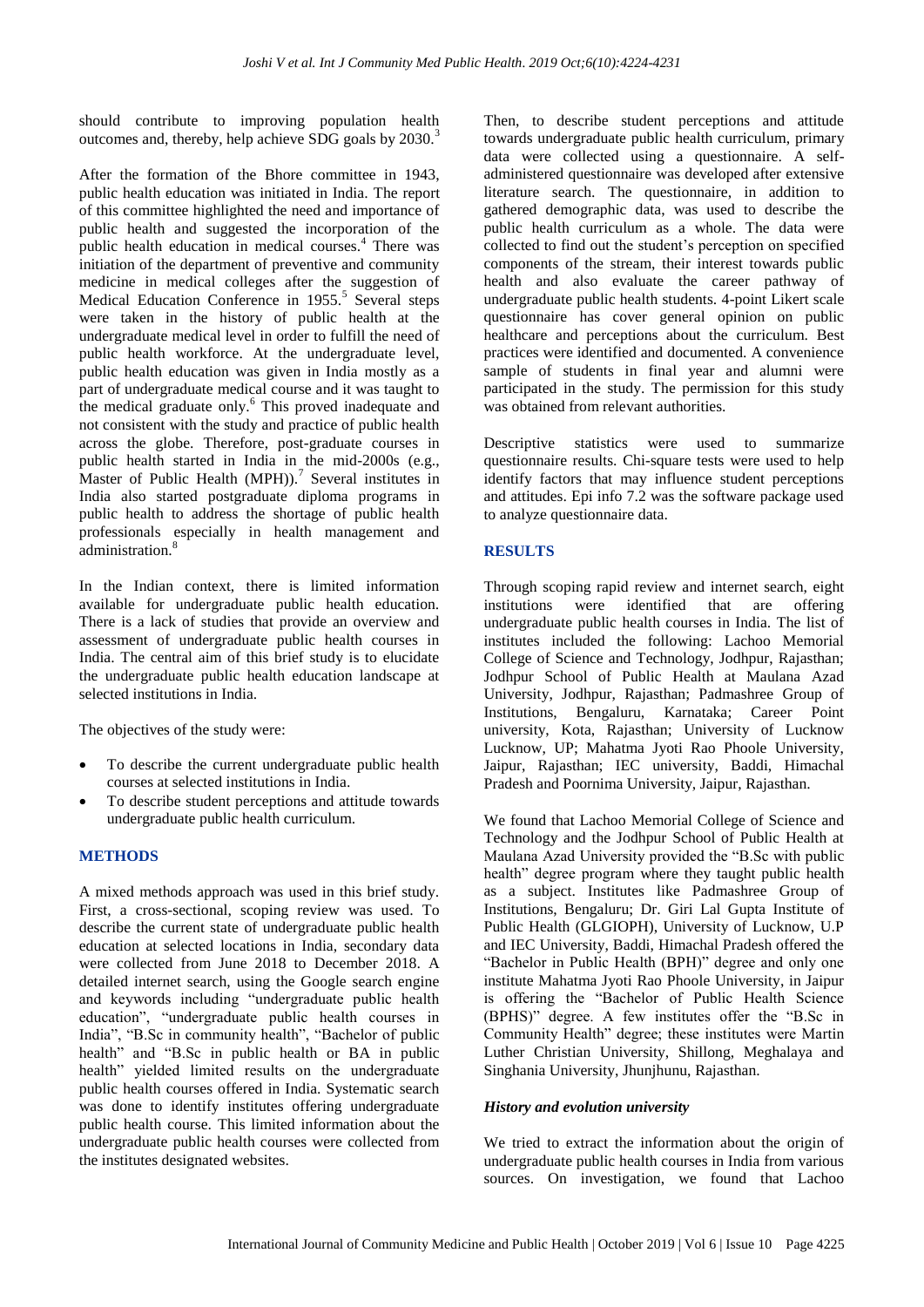Memorial College of Science and Technology in Jodhpur (2013) was one of the first institutes offered undergraduate B.Sc. in public health degree course in India. Thereafter, undergraduate public health courses were launched by Dr. Giri Lal Gupta Institute of Public Health (GLGIOPH) and Jodhpur School of Public Health (JSPH) at Maulana Azad University (MAU). Initially, Lachoo Memorial College of Science and Technology and JSPH/MAU started public health as an additional subject of Bachelor of Science (B.Sc.) with chemistry, physics, zoology/ botany but later on they included public health in the mainstream of B.Sc. (i.e. chemistry, botany and public health or chemistry, zoology and public health). Dr. Giri Lal Gupta Institute of Public Health (GLGIOPH) had started the course named as BPH in year 2014. Poornima University in Jaipur and Career Point University, Kota has recently started the course "B.Sc. in public health" with academic support from Jodhpur School of public health (JSPH). There was paucity of information related to course evolution and current status of the remaining institutes mentioned in the study. We were not able to find out any information regarding evolution of BA in public health in India.

#### *Eligibility*

Most of the institutes in India providing the undergraduate public health degree courses have eligibility criteria higher secondary (10+2) students with physics, chemistry and biology/maths as subjects. Additionally, Padmashree Group of Institutions, Bengaluru also considers candidates completing a 3-year Diploma in Allied Health Sciences after 10th as eligible for admission in BPH course. Through internet search, some the institutes claimed to offered BA in public health but there was limited information available on documentation about their eligibility criteria.

#### *Duration*

Most Institutes in India have 3 years duration for the undergraduate public health degree courses. Mostly, they have 6-semester system. Padmashree Group of Institutions, Bengaluru, has duration of 4-year (or 8 semester system) for BPH degree course. On search, we also found that Mahatma Jyoti Rao Phoole University in Jaipur has a degree course named BPHS that requires 3 years and 6 months to complete, in which last 6 months was dedicated to an appropriate internship.

#### *Curriculum*

We found no standard curriculum for undergraduate public health degree courses in India. Therefore, the curriculum provided by institutions for these courses are different in terms of uniformity of subject taught semester wise/year wise though they all have more or less similar core subjects. Mainly, the core subject for undergraduate public health courses in these institutes includes foundations of public health, human biology,

epidemiology, biostatistics, health education and promotion, social and behavioral sciences, research methodology, public health management. There was paucity of detailed information on internet related to curriculum of the most institutes mentioned in the study.

### *Pedagogy*

Mostly, the undergraduate public health courses are taught on campus and syllabus also includes practical or field experience. We have done inquiry about pedagogical methods from institutes (especially Jodhpur School of Public Health at Maulana Azad University and Lachoo Memorial College of Science and Technology in Jodhpur). On investigation, we found that they have provided an array of educational approaches for teaching the undergraduate public health courses. They encouraged the students to participate in the lectures, seminars, workshops, and group discussions. In addition, they encouraged the students for community-engaged learning including field experience, projects. Most institutes provide the short-term internship/ field based observership programs for undergraduate students to provide practical knowledge in public health.

Table 1 provides the summary of key findings from a comparison of selected public health academic institutions offering undergraduate public health courses in India.

#### *Perception of students and their career readiness*

One hundred seventy-seven students (n=177) who were in final year and who had completed the undergraduate public health degree course agreed to complete the questionnaire. Since, there are very limited number of undergraduate schools, we conducted survey in two colleges which has maximum number of students enrolled in B.Sc. Public Health. Among total study participants, 53.6% (n=95) were boys and 46.3% (n=82) were girls. Around 31% (n=55) students were from rural and 68% (n=122) were from urban background. Most of students took admission in the undergraduate public health course because of motivation provided by public health workers who were acquainted to them. A larger percentage (87.5%) believed that public health subject is personally beneficial to them. Table 2 shows perception of students about public health, its curriculum and future scope.

The students reported that public health subject pedagogical approach is interesting and stimulating. Most of students (89%) believed that the undergraduate public health course increased their knowledge in the field of public health.

To explore the factors that may be linked to study perceptions, we found an association between student perception about community benefits from trained undergraduate public health workforce and the following: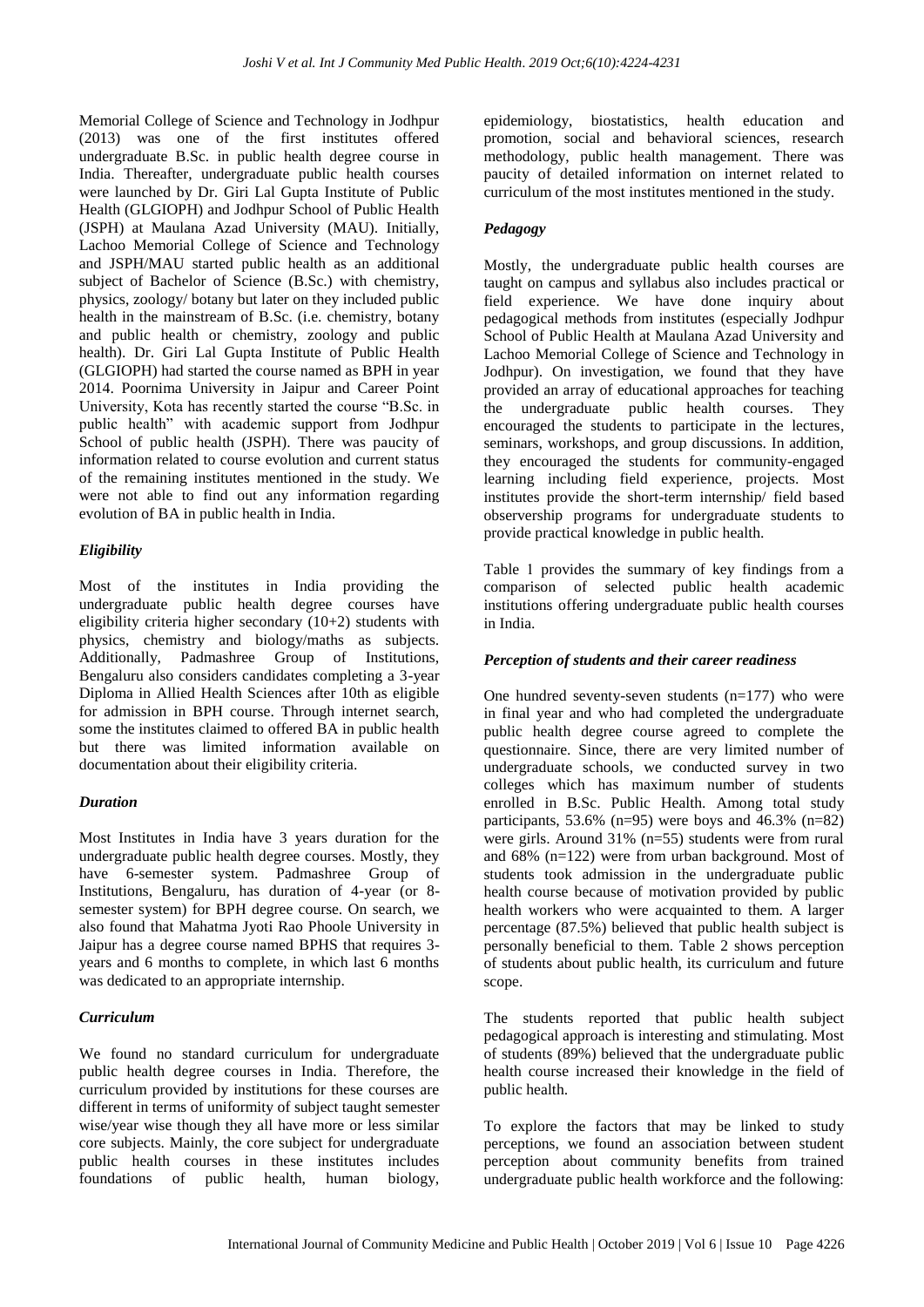the students who had exposure to somebody doing well in the field of public health; students who considered the public health lectures are interesting. Table 3 illustrates the factors determining perception of students about personal benefit and community benefiting from undergraduate public health course.

#### **Table 1: Summary of key findings from a comparison of selected public health academic institutions in India, 2019.**

| <b>Institute</b>                                                                          | <b>Course offered</b>                          | <b>Department</b>                                                                                              | <b>Eligibility</b>                                                                                                                                                                                                                                                                                                     | <b>Duration</b><br>(years) | Pedagogy                                                                                  |
|-------------------------------------------------------------------------------------------|------------------------------------------------|----------------------------------------------------------------------------------------------------------------|------------------------------------------------------------------------------------------------------------------------------------------------------------------------------------------------------------------------------------------------------------------------------------------------------------------------|----------------------------|-------------------------------------------------------------------------------------------|
| Lachoo<br><b>Memorial</b><br><b>College of</b><br><b>Science and</b><br><b>Technology</b> | B.Sc. with<br>public health                    | Department of Public<br>Health                                                                                 | $10+2$ with physics,<br>biology and chemistry                                                                                                                                                                                                                                                                          | 3                          | On campus teaching<br>divided in six<br>semester including<br>field and practical<br>work |
| Maulana Azad<br><b>University</b>                                                         | B.Sc. with<br>public health                    | Department of Public<br>Health-with<br>knowledge partner<br>Jodhpur School of<br>Public Health                 | $10+2$ with physics,<br>biology and chemistry                                                                                                                                                                                                                                                                          | 3                          | On campus teaching<br>divided in six<br>semester including<br>field and practical<br>work |
| <b>Career Point</b><br><b>University</b>                                                  | B.Sc. with<br>public health                    | School of Health and<br>Allied Sciences with<br>knowledge partner<br>Jodhpur School of<br><b>Public Health</b> | 10+2 with physics,<br>biology and chemistry                                                                                                                                                                                                                                                                            | 3                          | On campus teaching<br>divided in six<br>semester including<br>field and practical<br>work |
| Poornima<br><b>University</b>                                                             | B.Sc. with<br>public health                    | School of public<br>health with<br>knowledge partner<br>Jodhpur School of<br>Public Health                     | $10+2$ with physics,<br>biology and chemistry                                                                                                                                                                                                                                                                          | 3                          | On campus teaching<br>divided in six<br>semester including<br>field and practical<br>work |
| Padmashree<br>Group of<br>Institutions,<br><b>Bengaluru</b>                               | Bachelor in<br>public health                   | Padmashree School<br>of Public Health                                                                          | $(10+2)$ in science<br>stream with physics,<br>chemistry and biology<br>as basic courses<br>or candidates<br>completing a 3 year<br>Diploma in allied<br>health sciences after<br>10th or SSLC or<br>candidates completing<br>2 years Diploma in<br>allied health sciences<br>after pre-university<br>college $(10+2)$ | 4                          | On campus teaching<br>divided in eight<br>semesters                                       |
| <b>IEC University</b><br>Baddi,<br>Himachal<br><b>Pradesh</b>                             | Bachelor in<br>public health                   | NA                                                                                                             | $10+2$ from a<br>recognized Board with<br>physics, chemistry,<br>biology/math                                                                                                                                                                                                                                          | 3                          | On campus teaching<br>including theory and<br>practical work                              |
| Mahatma Jyoti<br><b>Rao Phoole</b><br>University,<br><b>Jaipur</b>                        | Bachelor in<br>public health<br>science [BPHS] | Healthcare & Allied<br>Sciences                                                                                | $10+2$ from a<br>recognized Board with<br>physics, chemistry,<br>biology/math                                                                                                                                                                                                                                          | 3.6                        | On campus teaching<br>and 6-month<br>internship                                           |
| <b>University of</b><br>Lucknow                                                           | Bachelor of<br>public health<br>(BPH)          | Dr. Giri Lal Gupta<br>Institute of Public<br>Health(GLGIOPH)                                                   | $10+2$ from a<br>recognized Board                                                                                                                                                                                                                                                                                      | 3                          | On campus teaching<br>divided in six<br>semesters                                         |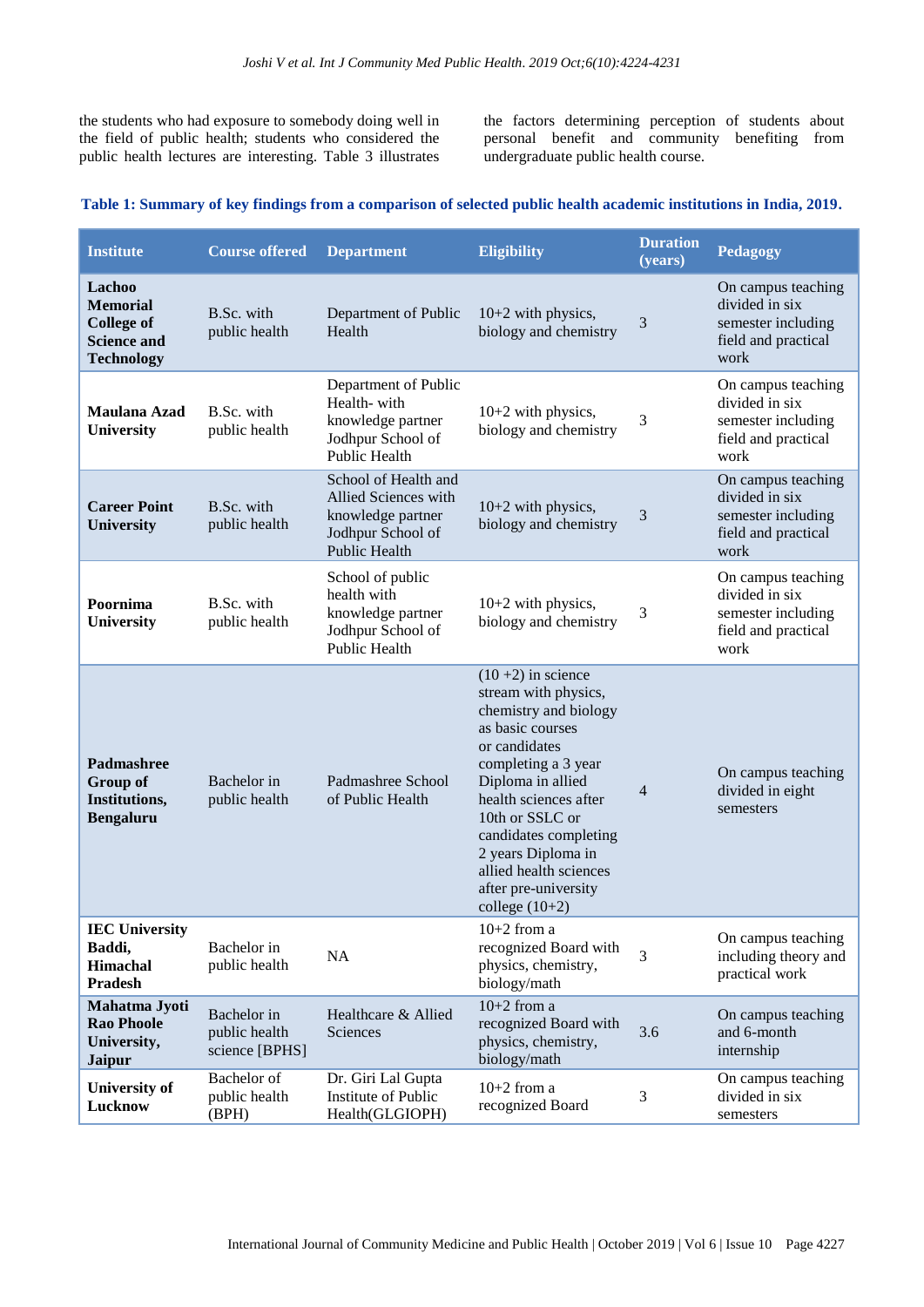# **Table 2: Perception of students about public health, its curriculum and future scope (n=177).**

| Student perception about the public health<br>Consider public health as an important subject in undergraduate.<br>174<br>98.31<br>Yes<br>No<br>3<br>1.69<br>Consider public health as an important field in career.<br>Yes<br>129<br>72.88<br>No<br>48<br>27.12<br>Prepared to work in community after completion of course<br>Yes<br>127<br>71.75<br>N <sub>o</sub><br>28.25<br>50<br>Realize the relevance of public health to real health issues.<br>Yes<br>148<br>83.62<br>No<br>29<br>16.38<br>Student perception about the undergraduate public health curriculum<br>Enjoy subject /modules of public health course.<br>170<br>Yes<br>96.05<br>$\overline{7}$<br>No<br>3.95<br>After joining developed understanding for the public health course.<br>83.05<br>Yes<br>147<br>No<br>30<br>16.95<br>Consider public health curriculum is lengthy.<br>Yes<br>68<br>38.42<br>No<br>109<br>61.58<br>Consider the sequence of topic in public health curriculum logical.<br>Yes<br>87.01<br>154<br>N <sub>o</sub><br>23<br>12.99<br>Consider reading/teaching materials sufficient for curriculum<br>Yes<br>125<br>70.63<br>N <sub>o</sub><br>52<br>29.37<br>Student perception regarding the undergraduate public health career pathway and future scope.<br>Future preference after completion of course<br><b>Higher</b> studies<br>84<br>47.45<br>Change the subjects<br>9<br>5.08<br>Government jobs<br>60<br>33.89<br>Private jobs<br>9<br>5.09<br>Corporate jobs<br>1<br>0.56<br>NGO's jobs<br>10<br>5.64<br>Others<br>2.25<br>4<br>Career in public health recognized as a prestigious in society.<br>77.41<br>Yes<br>137<br>N <sub>o</sub><br>22.59<br>40<br>Achieve fame in public health as compared to other disciplines<br>122<br>68.93<br>Yes<br>No<br>55<br>31.07<br>Public health could provide good salary in comparison to other profession.<br>Yes<br>52.55<br>93 | <b>Perception</b> | $\overline{\mathbf{N}}$ | Percentage (%) |  |  |  |  |  |
|--------------------------------------------------------------------------------------------------------------------------------------------------------------------------------------------------------------------------------------------------------------------------------------------------------------------------------------------------------------------------------------------------------------------------------------------------------------------------------------------------------------------------------------------------------------------------------------------------------------------------------------------------------------------------------------------------------------------------------------------------------------------------------------------------------------------------------------------------------------------------------------------------------------------------------------------------------------------------------------------------------------------------------------------------------------------------------------------------------------------------------------------------------------------------------------------------------------------------------------------------------------------------------------------------------------------------------------------------------------------------------------------------------------------------------------------------------------------------------------------------------------------------------------------------------------------------------------------------------------------------------------------------------------------------------------------------------------------------------------------------------------------------------------------------------------------------------------------------------------------------------------|-------------------|-------------------------|----------------|--|--|--|--|--|
|                                                                                                                                                                                                                                                                                                                                                                                                                                                                                                                                                                                                                                                                                                                                                                                                                                                                                                                                                                                                                                                                                                                                                                                                                                                                                                                                                                                                                                                                                                                                                                                                                                                                                                                                                                                                                                                                                      |                   |                         |                |  |  |  |  |  |
|                                                                                                                                                                                                                                                                                                                                                                                                                                                                                                                                                                                                                                                                                                                                                                                                                                                                                                                                                                                                                                                                                                                                                                                                                                                                                                                                                                                                                                                                                                                                                                                                                                                                                                                                                                                                                                                                                      |                   |                         |                |  |  |  |  |  |
|                                                                                                                                                                                                                                                                                                                                                                                                                                                                                                                                                                                                                                                                                                                                                                                                                                                                                                                                                                                                                                                                                                                                                                                                                                                                                                                                                                                                                                                                                                                                                                                                                                                                                                                                                                                                                                                                                      |                   |                         |                |  |  |  |  |  |
|                                                                                                                                                                                                                                                                                                                                                                                                                                                                                                                                                                                                                                                                                                                                                                                                                                                                                                                                                                                                                                                                                                                                                                                                                                                                                                                                                                                                                                                                                                                                                                                                                                                                                                                                                                                                                                                                                      |                   |                         |                |  |  |  |  |  |
|                                                                                                                                                                                                                                                                                                                                                                                                                                                                                                                                                                                                                                                                                                                                                                                                                                                                                                                                                                                                                                                                                                                                                                                                                                                                                                                                                                                                                                                                                                                                                                                                                                                                                                                                                                                                                                                                                      |                   |                         |                |  |  |  |  |  |
|                                                                                                                                                                                                                                                                                                                                                                                                                                                                                                                                                                                                                                                                                                                                                                                                                                                                                                                                                                                                                                                                                                                                                                                                                                                                                                                                                                                                                                                                                                                                                                                                                                                                                                                                                                                                                                                                                      |                   |                         |                |  |  |  |  |  |
|                                                                                                                                                                                                                                                                                                                                                                                                                                                                                                                                                                                                                                                                                                                                                                                                                                                                                                                                                                                                                                                                                                                                                                                                                                                                                                                                                                                                                                                                                                                                                                                                                                                                                                                                                                                                                                                                                      |                   |                         |                |  |  |  |  |  |
|                                                                                                                                                                                                                                                                                                                                                                                                                                                                                                                                                                                                                                                                                                                                                                                                                                                                                                                                                                                                                                                                                                                                                                                                                                                                                                                                                                                                                                                                                                                                                                                                                                                                                                                                                                                                                                                                                      |                   |                         |                |  |  |  |  |  |
|                                                                                                                                                                                                                                                                                                                                                                                                                                                                                                                                                                                                                                                                                                                                                                                                                                                                                                                                                                                                                                                                                                                                                                                                                                                                                                                                                                                                                                                                                                                                                                                                                                                                                                                                                                                                                                                                                      |                   |                         |                |  |  |  |  |  |
|                                                                                                                                                                                                                                                                                                                                                                                                                                                                                                                                                                                                                                                                                                                                                                                                                                                                                                                                                                                                                                                                                                                                                                                                                                                                                                                                                                                                                                                                                                                                                                                                                                                                                                                                                                                                                                                                                      |                   |                         |                |  |  |  |  |  |
|                                                                                                                                                                                                                                                                                                                                                                                                                                                                                                                                                                                                                                                                                                                                                                                                                                                                                                                                                                                                                                                                                                                                                                                                                                                                                                                                                                                                                                                                                                                                                                                                                                                                                                                                                                                                                                                                                      |                   |                         |                |  |  |  |  |  |
|                                                                                                                                                                                                                                                                                                                                                                                                                                                                                                                                                                                                                                                                                                                                                                                                                                                                                                                                                                                                                                                                                                                                                                                                                                                                                                                                                                                                                                                                                                                                                                                                                                                                                                                                                                                                                                                                                      |                   |                         |                |  |  |  |  |  |
|                                                                                                                                                                                                                                                                                                                                                                                                                                                                                                                                                                                                                                                                                                                                                                                                                                                                                                                                                                                                                                                                                                                                                                                                                                                                                                                                                                                                                                                                                                                                                                                                                                                                                                                                                                                                                                                                                      |                   |                         |                |  |  |  |  |  |
|                                                                                                                                                                                                                                                                                                                                                                                                                                                                                                                                                                                                                                                                                                                                                                                                                                                                                                                                                                                                                                                                                                                                                                                                                                                                                                                                                                                                                                                                                                                                                                                                                                                                                                                                                                                                                                                                                      |                   |                         |                |  |  |  |  |  |
|                                                                                                                                                                                                                                                                                                                                                                                                                                                                                                                                                                                                                                                                                                                                                                                                                                                                                                                                                                                                                                                                                                                                                                                                                                                                                                                                                                                                                                                                                                                                                                                                                                                                                                                                                                                                                                                                                      |                   |                         |                |  |  |  |  |  |
|                                                                                                                                                                                                                                                                                                                                                                                                                                                                                                                                                                                                                                                                                                                                                                                                                                                                                                                                                                                                                                                                                                                                                                                                                                                                                                                                                                                                                                                                                                                                                                                                                                                                                                                                                                                                                                                                                      |                   |                         |                |  |  |  |  |  |
|                                                                                                                                                                                                                                                                                                                                                                                                                                                                                                                                                                                                                                                                                                                                                                                                                                                                                                                                                                                                                                                                                                                                                                                                                                                                                                                                                                                                                                                                                                                                                                                                                                                                                                                                                                                                                                                                                      |                   |                         |                |  |  |  |  |  |
|                                                                                                                                                                                                                                                                                                                                                                                                                                                                                                                                                                                                                                                                                                                                                                                                                                                                                                                                                                                                                                                                                                                                                                                                                                                                                                                                                                                                                                                                                                                                                                                                                                                                                                                                                                                                                                                                                      |                   |                         |                |  |  |  |  |  |
|                                                                                                                                                                                                                                                                                                                                                                                                                                                                                                                                                                                                                                                                                                                                                                                                                                                                                                                                                                                                                                                                                                                                                                                                                                                                                                                                                                                                                                                                                                                                                                                                                                                                                                                                                                                                                                                                                      |                   |                         |                |  |  |  |  |  |
|                                                                                                                                                                                                                                                                                                                                                                                                                                                                                                                                                                                                                                                                                                                                                                                                                                                                                                                                                                                                                                                                                                                                                                                                                                                                                                                                                                                                                                                                                                                                                                                                                                                                                                                                                                                                                                                                                      |                   |                         |                |  |  |  |  |  |
|                                                                                                                                                                                                                                                                                                                                                                                                                                                                                                                                                                                                                                                                                                                                                                                                                                                                                                                                                                                                                                                                                                                                                                                                                                                                                                                                                                                                                                                                                                                                                                                                                                                                                                                                                                                                                                                                                      |                   |                         |                |  |  |  |  |  |
|                                                                                                                                                                                                                                                                                                                                                                                                                                                                                                                                                                                                                                                                                                                                                                                                                                                                                                                                                                                                                                                                                                                                                                                                                                                                                                                                                                                                                                                                                                                                                                                                                                                                                                                                                                                                                                                                                      |                   |                         |                |  |  |  |  |  |
|                                                                                                                                                                                                                                                                                                                                                                                                                                                                                                                                                                                                                                                                                                                                                                                                                                                                                                                                                                                                                                                                                                                                                                                                                                                                                                                                                                                                                                                                                                                                                                                                                                                                                                                                                                                                                                                                                      |                   |                         |                |  |  |  |  |  |
|                                                                                                                                                                                                                                                                                                                                                                                                                                                                                                                                                                                                                                                                                                                                                                                                                                                                                                                                                                                                                                                                                                                                                                                                                                                                                                                                                                                                                                                                                                                                                                                                                                                                                                                                                                                                                                                                                      |                   |                         |                |  |  |  |  |  |
|                                                                                                                                                                                                                                                                                                                                                                                                                                                                                                                                                                                                                                                                                                                                                                                                                                                                                                                                                                                                                                                                                                                                                                                                                                                                                                                                                                                                                                                                                                                                                                                                                                                                                                                                                                                                                                                                                      |                   |                         |                |  |  |  |  |  |
|                                                                                                                                                                                                                                                                                                                                                                                                                                                                                                                                                                                                                                                                                                                                                                                                                                                                                                                                                                                                                                                                                                                                                                                                                                                                                                                                                                                                                                                                                                                                                                                                                                                                                                                                                                                                                                                                                      |                   |                         |                |  |  |  |  |  |
|                                                                                                                                                                                                                                                                                                                                                                                                                                                                                                                                                                                                                                                                                                                                                                                                                                                                                                                                                                                                                                                                                                                                                                                                                                                                                                                                                                                                                                                                                                                                                                                                                                                                                                                                                                                                                                                                                      |                   |                         |                |  |  |  |  |  |
|                                                                                                                                                                                                                                                                                                                                                                                                                                                                                                                                                                                                                                                                                                                                                                                                                                                                                                                                                                                                                                                                                                                                                                                                                                                                                                                                                                                                                                                                                                                                                                                                                                                                                                                                                                                                                                                                                      |                   |                         |                |  |  |  |  |  |
|                                                                                                                                                                                                                                                                                                                                                                                                                                                                                                                                                                                                                                                                                                                                                                                                                                                                                                                                                                                                                                                                                                                                                                                                                                                                                                                                                                                                                                                                                                                                                                                                                                                                                                                                                                                                                                                                                      |                   |                         |                |  |  |  |  |  |
|                                                                                                                                                                                                                                                                                                                                                                                                                                                                                                                                                                                                                                                                                                                                                                                                                                                                                                                                                                                                                                                                                                                                                                                                                                                                                                                                                                                                                                                                                                                                                                                                                                                                                                                                                                                                                                                                                      |                   |                         |                |  |  |  |  |  |
|                                                                                                                                                                                                                                                                                                                                                                                                                                                                                                                                                                                                                                                                                                                                                                                                                                                                                                                                                                                                                                                                                                                                                                                                                                                                                                                                                                                                                                                                                                                                                                                                                                                                                                                                                                                                                                                                                      |                   |                         |                |  |  |  |  |  |
|                                                                                                                                                                                                                                                                                                                                                                                                                                                                                                                                                                                                                                                                                                                                                                                                                                                                                                                                                                                                                                                                                                                                                                                                                                                                                                                                                                                                                                                                                                                                                                                                                                                                                                                                                                                                                                                                                      |                   |                         |                |  |  |  |  |  |
|                                                                                                                                                                                                                                                                                                                                                                                                                                                                                                                                                                                                                                                                                                                                                                                                                                                                                                                                                                                                                                                                                                                                                                                                                                                                                                                                                                                                                                                                                                                                                                                                                                                                                                                                                                                                                                                                                      |                   |                         |                |  |  |  |  |  |
|                                                                                                                                                                                                                                                                                                                                                                                                                                                                                                                                                                                                                                                                                                                                                                                                                                                                                                                                                                                                                                                                                                                                                                                                                                                                                                                                                                                                                                                                                                                                                                                                                                                                                                                                                                                                                                                                                      |                   |                         |                |  |  |  |  |  |
|                                                                                                                                                                                                                                                                                                                                                                                                                                                                                                                                                                                                                                                                                                                                                                                                                                                                                                                                                                                                                                                                                                                                                                                                                                                                                                                                                                                                                                                                                                                                                                                                                                                                                                                                                                                                                                                                                      |                   |                         |                |  |  |  |  |  |
|                                                                                                                                                                                                                                                                                                                                                                                                                                                                                                                                                                                                                                                                                                                                                                                                                                                                                                                                                                                                                                                                                                                                                                                                                                                                                                                                                                                                                                                                                                                                                                                                                                                                                                                                                                                                                                                                                      |                   |                         |                |  |  |  |  |  |
|                                                                                                                                                                                                                                                                                                                                                                                                                                                                                                                                                                                                                                                                                                                                                                                                                                                                                                                                                                                                                                                                                                                                                                                                                                                                                                                                                                                                                                                                                                                                                                                                                                                                                                                                                                                                                                                                                      |                   |                         |                |  |  |  |  |  |
|                                                                                                                                                                                                                                                                                                                                                                                                                                                                                                                                                                                                                                                                                                                                                                                                                                                                                                                                                                                                                                                                                                                                                                                                                                                                                                                                                                                                                                                                                                                                                                                                                                                                                                                                                                                                                                                                                      |                   |                         |                |  |  |  |  |  |
|                                                                                                                                                                                                                                                                                                                                                                                                                                                                                                                                                                                                                                                                                                                                                                                                                                                                                                                                                                                                                                                                                                                                                                                                                                                                                                                                                                                                                                                                                                                                                                                                                                                                                                                                                                                                                                                                                      |                   |                         |                |  |  |  |  |  |
|                                                                                                                                                                                                                                                                                                                                                                                                                                                                                                                                                                                                                                                                                                                                                                                                                                                                                                                                                                                                                                                                                                                                                                                                                                                                                                                                                                                                                                                                                                                                                                                                                                                                                                                                                                                                                                                                                      |                   |                         |                |  |  |  |  |  |
|                                                                                                                                                                                                                                                                                                                                                                                                                                                                                                                                                                                                                                                                                                                                                                                                                                                                                                                                                                                                                                                                                                                                                                                                                                                                                                                                                                                                                                                                                                                                                                                                                                                                                                                                                                                                                                                                                      |                   |                         |                |  |  |  |  |  |
|                                                                                                                                                                                                                                                                                                                                                                                                                                                                                                                                                                                                                                                                                                                                                                                                                                                                                                                                                                                                                                                                                                                                                                                                                                                                                                                                                                                                                                                                                                                                                                                                                                                                                                                                                                                                                                                                                      |                   |                         |                |  |  |  |  |  |
|                                                                                                                                                                                                                                                                                                                                                                                                                                                                                                                                                                                                                                                                                                                                                                                                                                                                                                                                                                                                                                                                                                                                                                                                                                                                                                                                                                                                                                                                                                                                                                                                                                                                                                                                                                                                                                                                                      |                   |                         |                |  |  |  |  |  |
|                                                                                                                                                                                                                                                                                                                                                                                                                                                                                                                                                                                                                                                                                                                                                                                                                                                                                                                                                                                                                                                                                                                                                                                                                                                                                                                                                                                                                                                                                                                                                                                                                                                                                                                                                                                                                                                                                      |                   |                         |                |  |  |  |  |  |
|                                                                                                                                                                                                                                                                                                                                                                                                                                                                                                                                                                                                                                                                                                                                                                                                                                                                                                                                                                                                                                                                                                                                                                                                                                                                                                                                                                                                                                                                                                                                                                                                                                                                                                                                                                                                                                                                                      |                   |                         |                |  |  |  |  |  |
|                                                                                                                                                                                                                                                                                                                                                                                                                                                                                                                                                                                                                                                                                                                                                                                                                                                                                                                                                                                                                                                                                                                                                                                                                                                                                                                                                                                                                                                                                                                                                                                                                                                                                                                                                                                                                                                                                      |                   |                         |                |  |  |  |  |  |
|                                                                                                                                                                                                                                                                                                                                                                                                                                                                                                                                                                                                                                                                                                                                                                                                                                                                                                                                                                                                                                                                                                                                                                                                                                                                                                                                                                                                                                                                                                                                                                                                                                                                                                                                                                                                                                                                                      | No                | 84                      | 47.45          |  |  |  |  |  |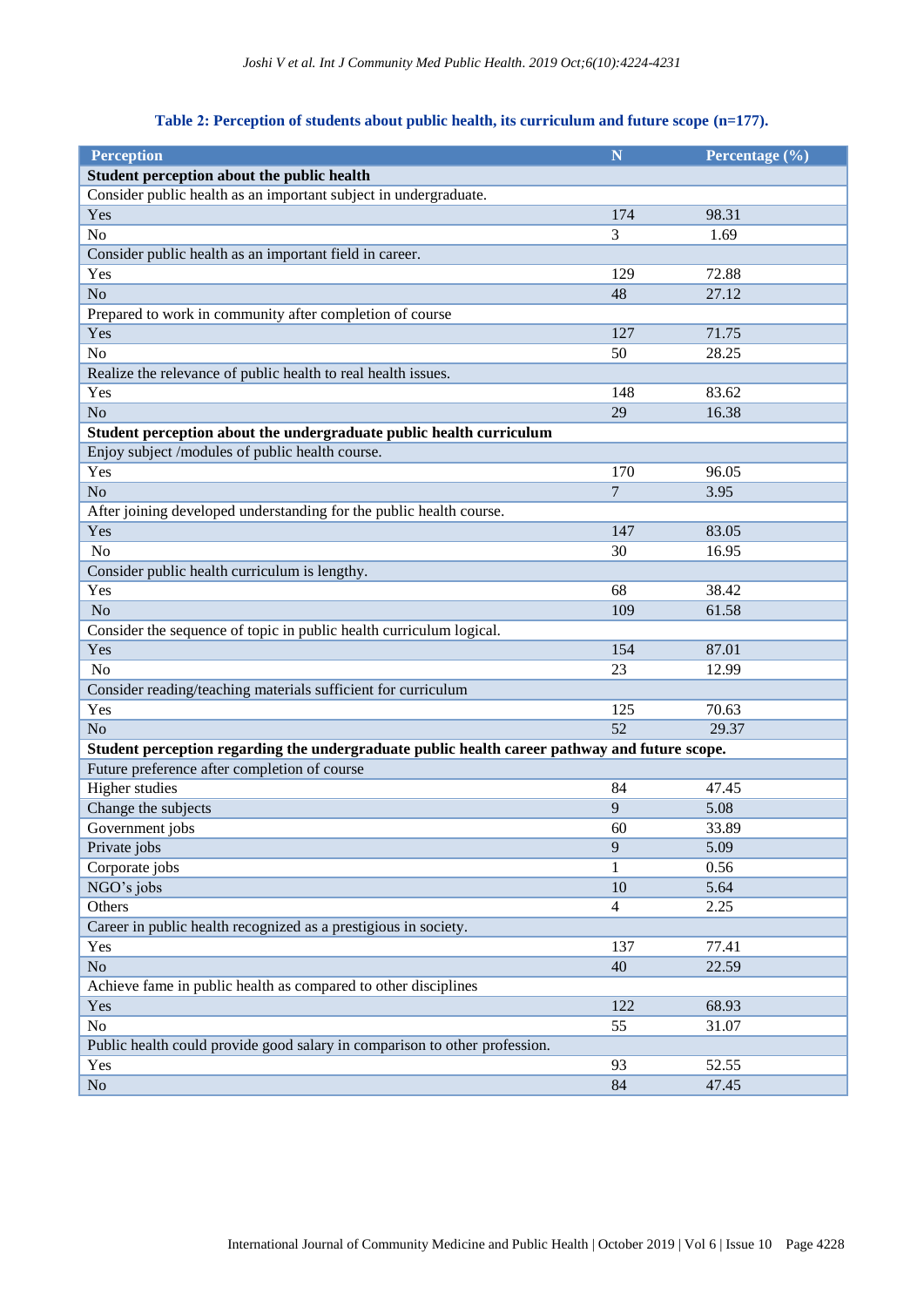| <b>Factors</b>                                          | <b>Perception regarding benefits</b><br>from trained UG public health<br>students in community. |         | <b>Perception regarding considering</b><br>the public health subjects<br>personally beneficial |         |  |  |  |
|---------------------------------------------------------|-------------------------------------------------------------------------------------------------|---------|------------------------------------------------------------------------------------------------|---------|--|--|--|
|                                                         | $x^2$                                                                                           | P value | $x^2$                                                                                          | P value |  |  |  |
| Understood the concept public health after joining.     |                                                                                                 |         |                                                                                                |         |  |  |  |
| Yes $(n=147)$                                           | 4.496                                                                                           | 0.04    | 3.94                                                                                           | 0.06    |  |  |  |
| No $(n=30)$                                             |                                                                                                 |         |                                                                                                |         |  |  |  |
| Public health lectures are interesting/stimulating.     |                                                                                                 |         |                                                                                                |         |  |  |  |
| Yes $(n=147)$                                           | 17.3                                                                                            | 0.00    | 1.9                                                                                            | 0.22    |  |  |  |
| No $(n=30)$                                             |                                                                                                 |         |                                                                                                |         |  |  |  |
| Know somebody doing well in the field of public health? |                                                                                                 |         |                                                                                                |         |  |  |  |
| Yes $(n=126)$                                           | 11.8                                                                                            | 0.001   | 8.11                                                                                           | 0.01    |  |  |  |
| No $(n=51)$                                             |                                                                                                 |         |                                                                                                |         |  |  |  |
| Grades achieve in the last exam.                        |                                                                                                 |         |                                                                                                |         |  |  |  |
| First division $(n=152)$                                | 6.94                                                                                            | 0.01    | 0.34                                                                                           | 0.5     |  |  |  |
| Second division and below $(n=25)$                      |                                                                                                 |         |                                                                                                |         |  |  |  |

#### **Table 3: Factors determining perception of students about personal benefit and community benefiting from undergraduate public health course.**

## **DISCUSSION**

Undergraduate public health education is a new concept in India, so it was challenging for us to gather the required information for this study. Postgraduate degree, diploma, and certificate programs in public health are offered by established and new public health institutions in India. In recent past few institutes pioneered for starting the baccalaureate degree in public health by the naming them as of B.Sc. with public health as a subject and BPH.

In this study, we found little variation between currently running public health undergraduate B.Sc. programs in terms of curricular contents, teaching methods, and resources but there was difference in curriculum content between BSc PH, BPH and BPHS degree courses.

Public health educational career in India have traditionally been the province of preventive and community medicine stream but in past decade Master of Public Health (MPH) degree is being recognized as the flagship professional entry program for public health aspirants in India. Public health is slowly now coming out of the domain for medical curriculum and role of nonmedical undergraduates in contributing to public health is being recognized.

The framework for inter-professional and inter-sector collaboration and a new system of network between the public health professionals are needed to develop in India for creation of new trained public health workforce. The new network of coordination between professionals from different department can be helpful in strengthening the public health system in India.<sup>9</sup> The Rajya Sabha Standing Committee  $65<sup>th</sup>$  report in 2013 gave proposal of developing under-graduation course in community health for health delivery among rural populations but it was not accepted.<sup>10</sup> National Health Policy 2017 suggested that the course "B.Sc. in community health" is helpful in development of the public health workforce who can work as a mid-level assistant in primary health care canters.<sup>11</sup> In a recent study, the investigators proposed that the course "BPH" will be helpful in creating the public health workforce, and also suggested that BPH graduates can work as a health assistant in primary health centre.<sup>12</sup>

For developing effective public health system in India, it is important to focus on chronic shortage of health workers. Literature suggests that the introduction of new public health courses at undergraduate level could be an effective long-term solution to the chronic shortage of public health workers in India.<sup>13</sup> Researchers quoted in their study that creation of new public health workforce requires to design career pathways and new job opportunities for trained public professionals.<sup>14</sup> In recent studies, the inadequate numbers of public health workforce in India considered as a barrier for creating job opportunities and structured career pathways and also there is lack of new policy formation especially for nonmedical graduates.<sup>15</sup>

In India till date there is no defined position in the health sector for bachelor degree graduates in public health, so current students and potential candidates had concern about their future prospects in public health. In the survey most of the students were of aiming for master in public health after and it seems that they are quite enthusiastic about public health have lots of hope associated with it. Though student and faculty motivation and satisfaction are high but non availability of standard public health books at undergraduate level especially in Hindi pose a challenge in teaching and learning.

For being a good and responsible citizen who can contribute towards building the healthy society, understanding of public health is essential. Multi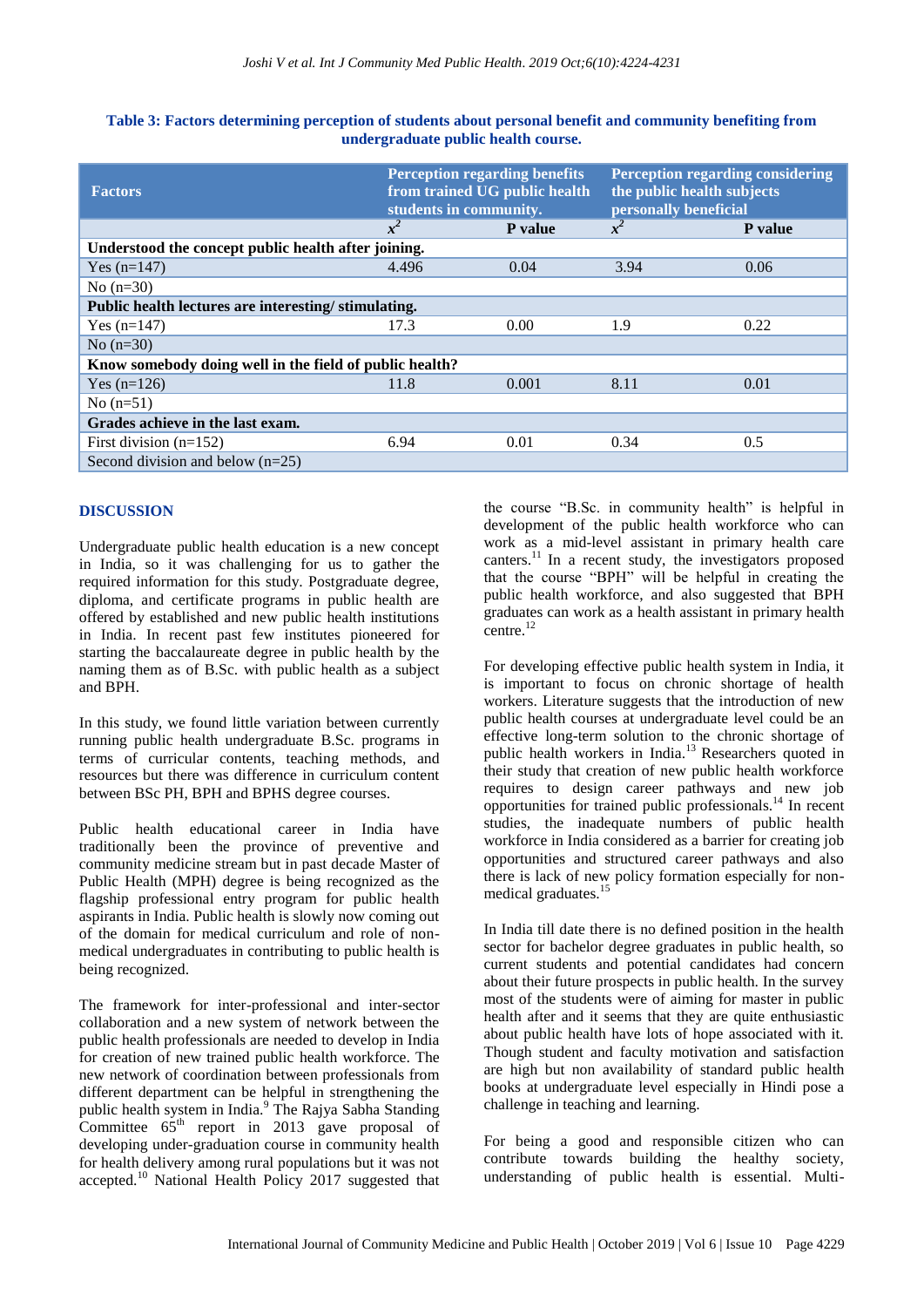disciplinary field of public health equips undergraduate students with civic knowledge, critical thinking, good communication and problem-solving skills which could contribute towards developing well trained public health or other discipline workforce. Association of American Colleges and Universities launched an initiative titled "Educated citizen and public health" which quoted that the study of public health models are capacious vision of liberal education.<sup>16</sup> The undergraduate programs in public health have been described as a pathway for several alternatives, liberal education for an informed citizenry, undergraduate education for professional programs including law or medicine, preparation for master's degrees in the discipline, and preparation for entry level positions in the profession.<sup>17</sup>

Upon reflection of the findings in this report, the model of B.Sc. public health which offers public health as a subject in addition to regular B.Sc. subject like chemistry/botany/zoology seems to be a rationale course. It provides a pathway for candidates who wish to pursue higher studies or training in public health and also to those who want to switch their career for other disciplines. Even if student changes their career pathway after completing undergraduate public health course it will elevate their awareness and general knowledge of issues that affects individual, families and communities and will contribute for social gain in terms of promoting health literacy and developing vibrant civil societies in field of health. There is, also, a need of creating new defined entry level public health jobs opportunities for this cadre of public health which will helps in reducing youth unemployment and will further helps in achieving  $UHC.<sup>18</sup>$ 

#### **CONCLUSION**

Many developed and developing countries have recognized the importance of undergraduate training and are successfully implementing these programs. In developing countries undergraduate public health education is crucial for training of the public health workforce to address longstanding and emerging public health problems. The undergraduate public health education initiatives should be promoted and should be envisaged as a new strategy for public health education for capacity building in public health in India. Based on our selected overview, we believe that in India undergraduate education in public health can be an important model for public health education. It could provide competent public health workforce for entry level positions in public health agencies and will contribute in developing trained public health "workforce" to meet the nation's needs in 2020 and beyond.

#### **ACKNOWLEDGEMENTS**

We like to acknowledge all the students who agreed to provide consent and participated in this study. We are also thankful to the undergraduate public health institutes as this study would not have been possible without their support and assistance.

*Funding: No funding sources Conflict of interest: None declared Ethical approval: Not required*

#### **REFERENCES**

- 1. Commission on a Global Health Risk Framework for the Future; National Academy of Medicine, Secretariat. The Neglected Dimension of Global Security: A Framework to Counter Infectious Disease Crises. Washington (DC): National Academies Press (US); 2016 May 16. Chapter 3, Strengthening Public Health as the Foundation of the Health System and First Line of Defense. Available at: https://www.ncbi.nlm.nih.gov/books/ NBK368392/. Accessed 29 March 2019.
- 2. Lakshminarayanan S. Role of government in public health: Current scenario in India and future scope. J Family Community Med. 2011;18(1):26-30.
- 3. Jim Campbell Investing in health workforces: the path towards the SDGs starts here. World Health Organization (WHO); 2015. Available at: https://www.who.int/hrh/news/2015/path-towards-SDGs/en/. Accessed on 14 April 2018.
- 4. Government of India. Report of the health survey and development committee, Volume I. New Delhi: Manager of Publications; 1946: 158-175.
- 5. Thakur HP, Pandit DD, Subramanian P. History of preventive and social medicine in India. J Postgrad Me. 2001;47(4):283-5.
- 6. Zodpey S, Sharma K. Public health education in India: introspect and prospect. Indian J Prev Soc Med. 2011;42(1).
- 7. Tiwari R, Negandhi H, Zodpey S. Current status of master of public health programmes in India: a scoping review. WHO South-East Asia J Public Health. 2018;7(1):29-35.
- 8. Public health foundation of India. Update on Activities and Accomplishments, New Delhi; 2011.
- 9. Sathyanarayan TN, Babu GR. Creating a public health cadre in India: the development of a framework for interprofessional and inter-sector collaboration. J Interpr Care. 2011;25(4):308–10.
- 10. Department-related parliamentary standing committee on health and family welfare. The proposal to introduce the Bachelor of Science (Community health) course, New Delhi: Parliament of India, Rajya sabha; Report No.:65, 2013.
- 11. Ministry of health and family welfare, Government of India. National health policy 2017 draft. New Delhi; 2015.
- 12. Kumar R. Bachelor of public health course to upgrade the competencies of health assistants. Indian J Public Health. 2016;60(3):169-70.
- 13. Paliwal A, Luoma M, Avila C. Strengthening India's public health workforce: a landscape analysis of initiatives and challenges. Bethesda,